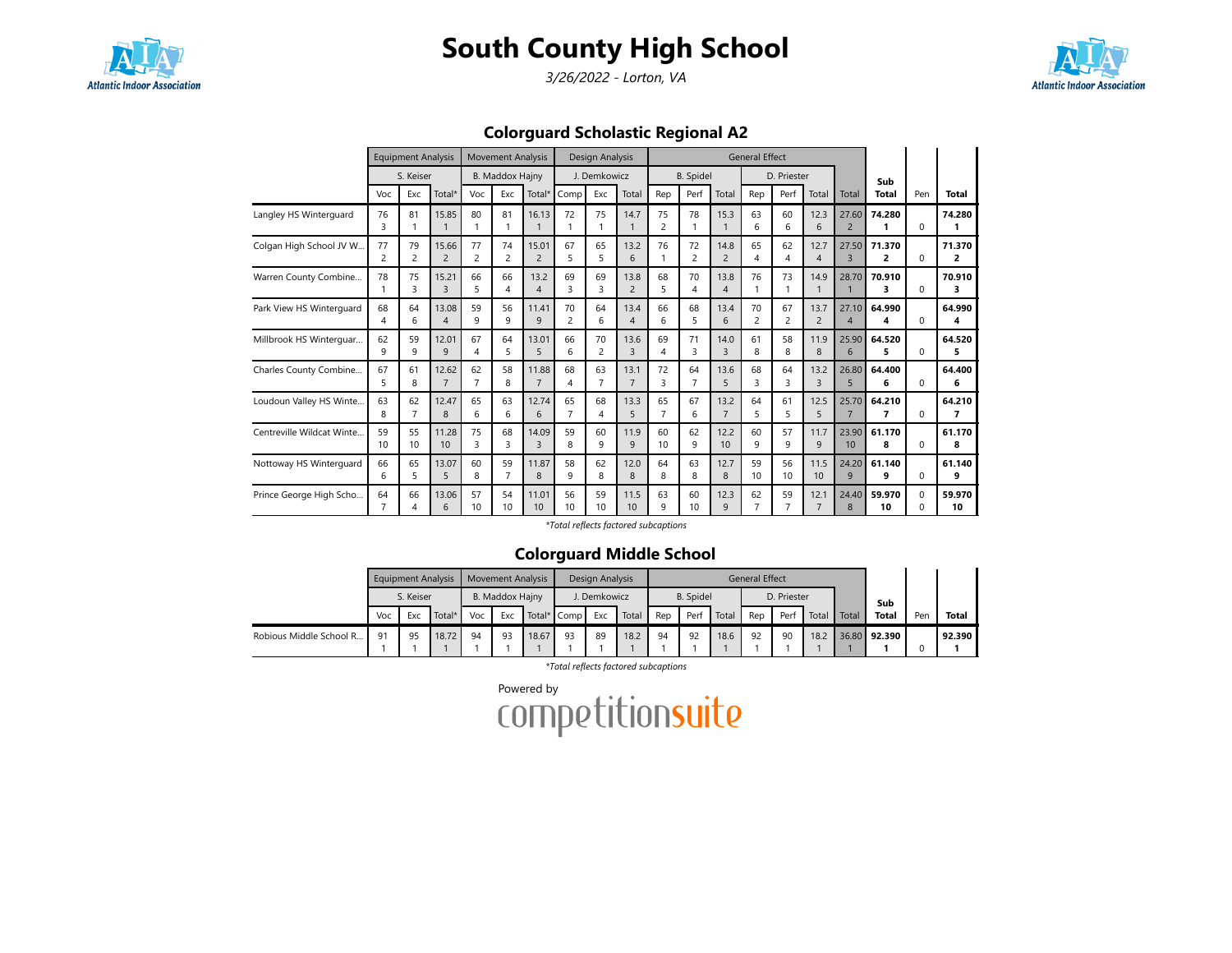

3/26/2022 - Lorton, VA



Colorguard Scholastic Regional A1

|                          |                         | <b>Equipment Analysis</b> |                |                | <b>Movement Analysis</b> |                      |                | Design Analysis |                      |                    |                  |                       | <b>General Effect</b> |                      |                        |                         |              |                      |        |
|--------------------------|-------------------------|---------------------------|----------------|----------------|--------------------------|----------------------|----------------|-----------------|----------------------|--------------------|------------------|-----------------------|-----------------------|----------------------|------------------------|-------------------------|--------------|----------------------|--------|
|                          |                         | S. Keiser                 |                |                | <b>B. Maddox Hajny</b>   |                      |                | J. Demkowicz    |                      |                    | <b>B.</b> Spidel |                       |                       | D. Priester          |                        |                         | Sub          |                      |        |
|                          | Voc                     | Exc                       | Total*         | Voc            | Exc                      | Total*               | Comp           | Exc             | Total                | Rep                | Perf             | Total                 | Rep                   | Perf                 | Total                  | Total                   | <b>Total</b> | Pen                  | Total  |
| Ocean Lakes HS Visual En | 93                      | 90                        | 18.21          | 91<br>1        | 91<br>$\overline{1}$     | 18.2<br>$\mathbf{1}$ | 90<br>1        | 89<br>1         | 17.9<br>$\mathbf{1}$ | 90<br>$\mathbf{1}$ | 85               | 17.5                  | 84<br>$\overline{2}$  | 80<br>$\overline{2}$ | 16.4<br>$\overline{2}$ | 33.90                   | 88.210       | $\Omega$<br>$\Omega$ | 88.210 |
| Lightridge HS Winter Gua | 89                      | 88                        | 17.67          | 83             | 82                       | 16.47                | 77             | 75              | 15.2                 | 83                 | 77               | 16.0                  | 88                    | 85                   | 17.3                   | 33.30                   | 82.640       | $\Omega$             | 82.640 |
|                          | $\overline{c}$          | 2                         | $\overline{2}$ | $\overline{7}$ | $\overline{7}$           | $\overline{7}$       | 5              | 5               | 5                    | $\overline{4}$     | 5                | $\boldsymbol{\Delta}$ | 1                     | 1                    | $\mathbf{1}$           | $\overline{c}$          | 2            | $\Omega$             | 2      |
| Orange County HS Indoo   | 79                      | 77                        | 15.54          | 87             | 86                       | 17.27                | 81             | 76              | 15.7                 | 87                 | 84               | 17.1                  | 80                    | 75                   | 15.5                   | 32.60                   | 81.110       | $\Omega$             | 81.110 |
|                          | 6                       | $\overline{7}$            | $\overline{7}$ | 3              | 3                        | $\overline{3}$       | 3              | 4               | $\overline{4}$       | $\overline{c}$     | $\overline{c}$   | $\overline{c}$        | 3                     | 5                    | $\overline{4}$         | $\overline{\mathbf{3}}$ | 3            | $\Omega$             | 3      |
| Potomac Senior HS Comb.  | 87                      | 86                        | 17.27          | 86             | 85                       | 17.07                | 82             | 79              | 16.1                 | 78                 | 80               | 15.8                  | 72                    | 72                   | 14.4                   | 30.20                   | 80.640       | $\Omega$             | 80.640 |
|                          | $\overline{\mathbf{z}}$ | 4                         | 3              | 4              | $\overline{4}$           | $\overline{4}$       | $\overline{c}$ | $\overline{c}$  | $\overline{2}$       | 6                  | 4                | 5                     | 9                     | $\overline{7}$       | 8                      | 6                       | 4            | $\Omega$             | 4      |
| George C Marshall HS Wi  | 80                      | 78                        | 15.74          | 85             | 84                       | 16.87                | 76             | 73              | 14.9                 | 85                 | 81               | 16.6                  | 79                    | 77                   | 15.6                   | 32.20                   | 79.710       | $\Omega$             | 79.710 |
|                          | 5                       | 6                         | 5              | 5              | 5                        | 5                    | 6              | $\overline{7}$  | 6                    | 3                  | 3                | 3                     | 4                     | 3                    | 3                      | 4                       | 5            | $\Omega$             | 5      |
| Robinson Secondary Wint  | 85                      | 87                        | 17.26          | 88             | 88                       | 17.6                 | 75             | 68              | 14.3                 | 80                 | 74               | 15.4                  | 77                    | 74                   | 15.1                   | 30.50                   | 79.660       | $\Omega$             | 79.660 |
|                          | $\overline{\mathbf{A}}$ | 3                         | $\overline{4}$ | $\overline{c}$ | $\overline{c}$           | $\overline{2}$       | $\overline{7}$ | 10              | 9                    | 5                  | $\overline{7}$   | 6                     | 6                     | 6                    | 6                      | 5                       | 6            | $\Omega$             | 6      |
| Westfield HS Winterguard | 76                      | 80                        | 15.72          | 81             | 80                       | 16.07                | 74             | 74              | 14.8                 | 77                 | 75               | 15.2                  | 70                    | 68                   | 13.8                   | 29.00                   | 75.590       | $\Omega$             | 75.590 |
|                          | 8                       | 5                         | 6              | 8              | 8                        | 8                    | 8              | 6               | $\overline{7}$       | $\overline{7}$     | 6                | $\overline{7}$        | 10                    | 10                   | 10                     | 8                       | 7            | $\Omega$             | 7      |
| Washington-Liberty HS W. | 75                      | 71                        | 14.48          | 79             | 78                       | 15.67                | 80             | 78              | 15.8                 | 74                 | 72               | 14.6                  | 73                    | 70                   | 14.3                   | 28.90                   | 74.850       | $\Omega$             | 74.850 |
|                          | q                       | 8                         | 9              | q              | 9                        | $\mathsf{q}$         | 4              | 3               | $\overline{3}$       | q                  | 8                | 8                     | 8                     | $\mathsf{Q}$         | 9                      | 10                      | 8            | $\Omega$             | 8      |
| Midlothian High School   | 73                      | 69                        | 14.08          | 84             | 83                       | 16.67                | 72             | 72              | 14.4                 | 72                 | 67               | 13.9                  | 78                    | 76                   | 15.4                   | 29.30                   | 74.450       | $\Omega$             | 74.450 |
|                          | 10                      | 10                        | 10             | 6              | 6                        | 6                    | 10             | 8               | 8                    | 10                 | 10               | 10                    | 5                     | $\overline{4}$       | 5                      | $\overline{7}$          | 9            | $\Omega$             | 9      |
| John Champe HS Winter    | 78                      | 70                        | 14.56          | 78             | 77                       | 15.47                | 73             | 69              | 14.2                 | 75                 | 70               | 14.5                  | 74                    | 71                   | 14.5                   | 29.00                   | 73.230       | $\Omega$             | 73.230 |
|                          | $\overline{7}$          | 9                         | 8              | 10             | 10                       | 10                   | 9              | 9               | 10                   | 8                  | 9                | $\mathsf{Q}$          | $\overline{7}$        | 8                    | $\overline{7}$         | 8                       | 10           | $\Omega$             | 10     |
| Herndon HS Winterquard   | 71                      | 67                        | 13.68          | 76             | 73                       | 14.81                | 71             | 67              | 13.8                 | 70                 | 65               | 13.5                  | 68                    | 66                   | 13.4                   | 26.90                   | 69.190       | $\Omega$             | 69.190 |
|                          | 11                      | 11                        | 11             | 11             | 11                       | 11                   | 11             | 11              | 11                   | 11                 | 11               | 11                    | 11                    | 11                   | 11                     | 11                      | 11           | <sup>n</sup>         | 11     |

\*Total reflects factored subcaptions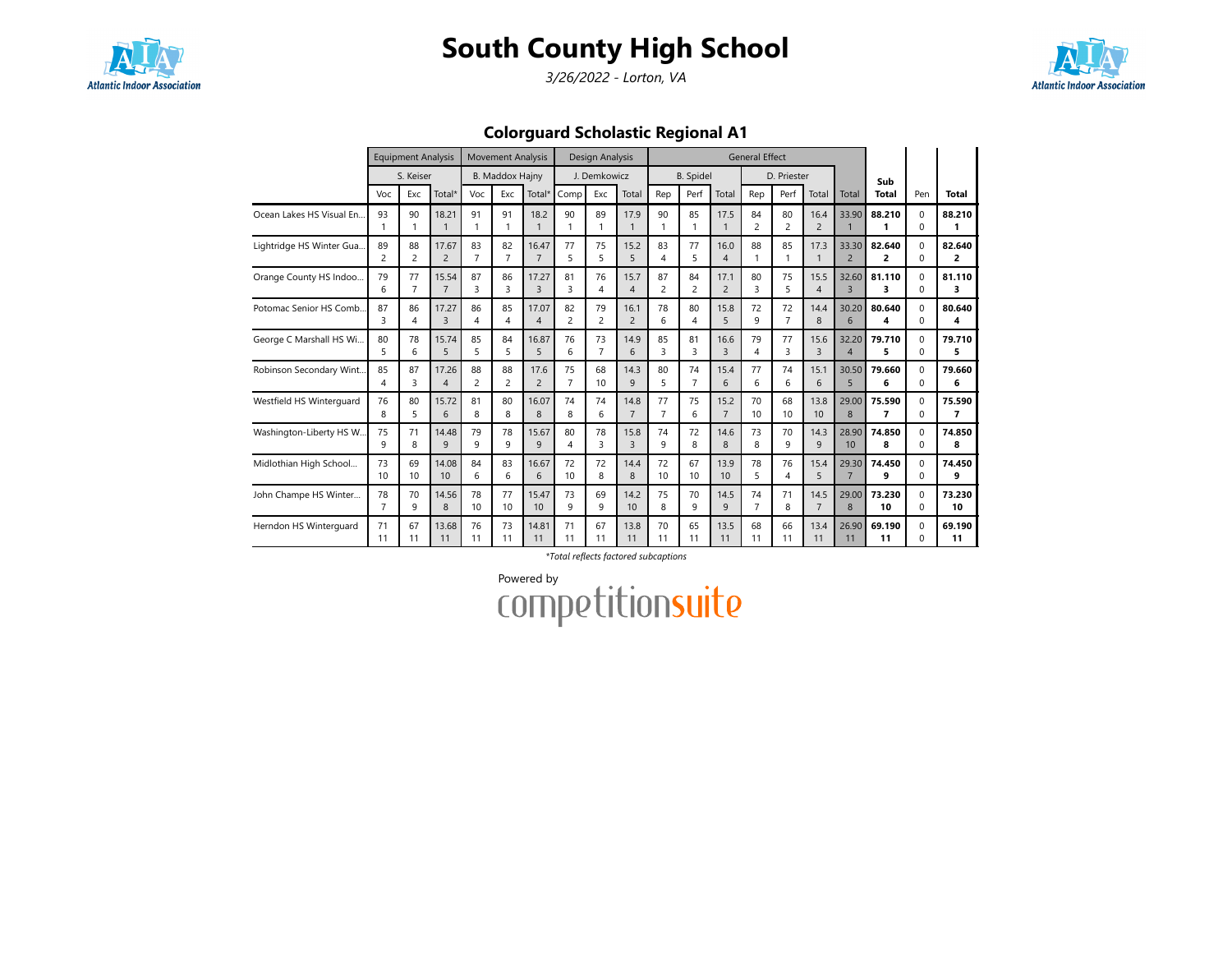

3/26/2022 - Lorton, VA



Colorguard Scholastic A3

|                           |         | <b>Equipment Analysis</b> |                         |                      | <b>Movement Analysis</b> |                         |         | Design Analysis |                        |                      |                      |                        | <b>General Effect</b> |                      |                        |                         |                                   |              |             |
|---------------------------|---------|---------------------------|-------------------------|----------------------|--------------------------|-------------------------|---------|-----------------|------------------------|----------------------|----------------------|------------------------|-----------------------|----------------------|------------------------|-------------------------|-----------------------------------|--------------|-------------|
|                           |         | S. Keiser                 |                         |                      | <b>B. Maddox Hajny</b>   |                         |         | J. Demkowicz    |                        |                      | <b>B.</b> Spidel     |                        |                       | D. Priester          |                        |                         | Sub                               |              |             |
|                           | Voc     | Exc                       | Total*                  | Voc                  | Exc                      | Total*                  | Comp    | Exc             | Total                  | Rep                  | Perf                 | Total                  | Rep                   | Perf                 | Total                  | Total                   | Total                             | Pen          | Total       |
| Battlefield High School W | 80      | 81                        | 16.13                   | 77<br>4              | 76<br>4                  | 15.27<br>4              | 80      | 78              | 15.8                   | 71<br>$\overline{7}$ | 69<br>6              | 14.0<br>6              | 79                    | 76                   | 15.5                   | 29.50<br>4              | 76.700                            | $\Omega$     | 76.700      |
| South County HS Winterg   | 76      | 72<br>6                   | 14.68<br>5              | 84                   | 84                       | 16.8                    | 76<br>4 | 71<br>4         | 14.7<br>$\overline{4}$ | 77<br>$\overline{2}$ | 78<br>3              | 15.5<br>2              | 73                    | 70<br>8              | 14.3<br>8              | 29.80<br>$\overline{3}$ | 75.980<br>2                       | $\Omega$     | 75.980<br>2 |
| Mt Vernon HS Winterguard  | 72<br>8 | 73<br>5                   | 14.53<br>6              | 79<br>3              | 78<br>3                  | 15.67<br>$\overline{3}$ | 77<br>3 | 74<br>2         | 15.1<br>$\overline{2}$ | 74<br>4              | 79<br>$\overline{c}$ | 15.3<br>$\overline{3}$ | 77<br>3               | 74<br>3              | 15.1<br>$\overline{3}$ | 30.40<br>$\overline{2}$ | 75.700<br>3                       | $\Omega$     | 75.700<br>3 |
| Colgan High School Varsit | 78<br>3 | 75<br>3                   | 15.21<br>3              | 82<br>$\overline{c}$ | 82<br>$\overline{2}$     | 16.4<br>$\overline{2}$  | 73<br>6 | 67<br>8         | 14.0<br>$\overline{7}$ | 75<br>3              | 68                   | 14.3<br>5              | 74<br>6               | 72<br>5              | 14.6<br>6              | 28.90<br>6              | 74.510<br>4                       | $\Omega$     | 74.510<br>4 |
| James River High School   | 79<br>2 | 80<br>2                   | 15.93<br>$\overline{c}$ | 72<br>$\overline{7}$ | 71<br>$\overline{7}$     | 14.27<br>$\overline{7}$ | 78<br>2 | 70<br>5         | 14.8<br>3              | 73<br>5              | 71<br>4              | 14.4<br>4              | 76<br>4               | 73<br>4              | 14.9<br>$\overline{4}$ | 29.30<br>5              | 74.300<br>5                       | <sup>0</sup> | 74.300<br>5 |
| Arlington County Combin   | 75<br>5 | 74                        | 14.87<br>4              | 70<br>8              | 69<br>8                  | 13.87<br>8              | 72      | 69<br>6         | 14.1<br>6              | 81                   | 80                   | 16.1                   | 73<br>7               | 71<br>$\overline{7}$ | 14.4<br>$\overline{7}$ | 30.50                   | 73.340<br>6                       | <sup>n</sup> | 73.340<br>6 |
| James Madison HS Winte    | 74<br>6 | 71                        | 14.41<br>$\overline{7}$ | 75<br>5              | 74<br>5                  | 14.87<br>5              | 74<br>5 | 72<br>3         | 14.6<br>5              | 70<br>8              | 66<br>9              | 13.6<br>9              | 78<br>2               | 75<br>$\overline{2}$ | 15.3<br>$\overline{2}$ | 28.90<br>6              | 72.780<br>$\overline{\mathbf{z}}$ | $\Omega$     | 72.780<br>7 |
| Broad Run HS Winterguard  | 73<br>7 | 69<br>8                   | 14.08<br>8              | 74<br>6              | 73<br>6                  | 14.67<br>6              | 71<br>8 | 66<br>9         | 13.7<br>9              | 68<br>9              | 70<br>5              | 13.8<br>8              | 71<br>9               | 69<br>9              | 14.0<br>9              | 27.80<br>9              | 70.250<br>8                       | $\Omega$     | 70.250<br>8 |
| Spotsylvania HS Combine   | 71<br>q | 67<br>q                   | 13.68<br>$\mathsf{q}$   | 69<br>q              | 68<br>$\mathsf{q}$       | 13.67<br>$\mathsf{Q}$   | 70<br>q | 68<br>7         | 13.8<br>8              | 72<br>6              | 67<br>8              | 13.9<br>$\overline{7}$ | 75<br>5               | 72<br>5              | 14.7<br>5              | 28.60<br>$\mathsf{R}$   | 69.750<br>9                       | U            | 69.750<br>9 |

#### \*Total reflects factored subcaptions

### Colorguard Scholastic A2

|                            |     | <b>Equipment Analysis</b> |                         |     | <b>Movement Analysis</b> |            |      | Design Analysis         |           |                                |                  |           | <b>General Effect</b> |             |                        |                         |             |                      |        |
|----------------------------|-----|---------------------------|-------------------------|-----|--------------------------|------------|------|-------------------------|-----------|--------------------------------|------------------|-----------|-----------------------|-------------|------------------------|-------------------------|-------------|----------------------|--------|
|                            |     | S. Keiser                 |                         |     | B. Maddox Hajny          |            |      | J. Demkowicz            |           |                                | <b>B.</b> Spidel |           |                       | D. Priester |                        |                         | Sub         |                      |        |
|                            | Voc | Exc                       | Total*                  | Voc | Exc                      | Total*     | Comp | Exc                     | Total     | Rep                            | Perf             | Total     | Rep                   | Perf        | Total                  | Total                   | Total       | Pen                  | Total  |
| Independence High Scho     | 82  | 79                        | 16.01                   | 76  | 74<br>$\overline{2}$     | 14.94      | 86   | 84                      | 17.0      | 85                             | 75               | 16.0      | 87                    | 85          | 17.2                   | 33.20                   | 81.150      | $\Omega$<br>0        | 81.150 |
| Woodbridge HS Combine      | 77  | 73                        | 14.88<br>5              | 79  | 77                       | 15.54      | 82   | 79<br>3                 | 16.1      | 83<br>$\overline{\phantom{a}}$ | 78               | 16.1      | 85                    | 83          | 16.8<br>$\overline{2}$ | 32.90                   | 79.420      | $\Omega$<br>$\Omega$ | 79.420 |
| Briar Woods HS Falconair   | 79  | 76<br>4                   | 15.41<br>$\overline{2}$ | 74  | 72<br>3                  | 14.54      | 81   | 76<br>4                 | 15.7<br>4 | 80<br>3                        | 77<br>3          | 15.7<br>4 | 84<br>3               | 81          | 16.5<br>3              | 32.20<br>$\overline{A}$ | 77.850      | 0<br>0               | 77.850 |
| Chantilly HS Charger Guard | 74  | 78                        | 15.32<br>4              | 71  | 69<br>5                  | 13.94      | 79   | 81<br>$\mathbf{\hat{}}$ | 16.0<br>3 | 79<br>$\overline{4}$           | 83               | 16.2      | 82<br>4               | 81          | 16.3<br>$\overline{4}$ | 32.50                   | 77.760<br>4 | $\Omega$<br>0        | 77.760 |
| Woodgrove HS Combine       | 76  | 77                        | 15.33<br>3              | 72  | 71<br>4                  | 14.27<br>4 | 80   | 75                      | 15.5      | 78                             | 74               | 15.2      | 81                    | 79          | 16.0<br>5              | 31.20                   | 76.300      | $\Omega$<br>0        | 76.300 |

\*Total reflects factored subcaptions

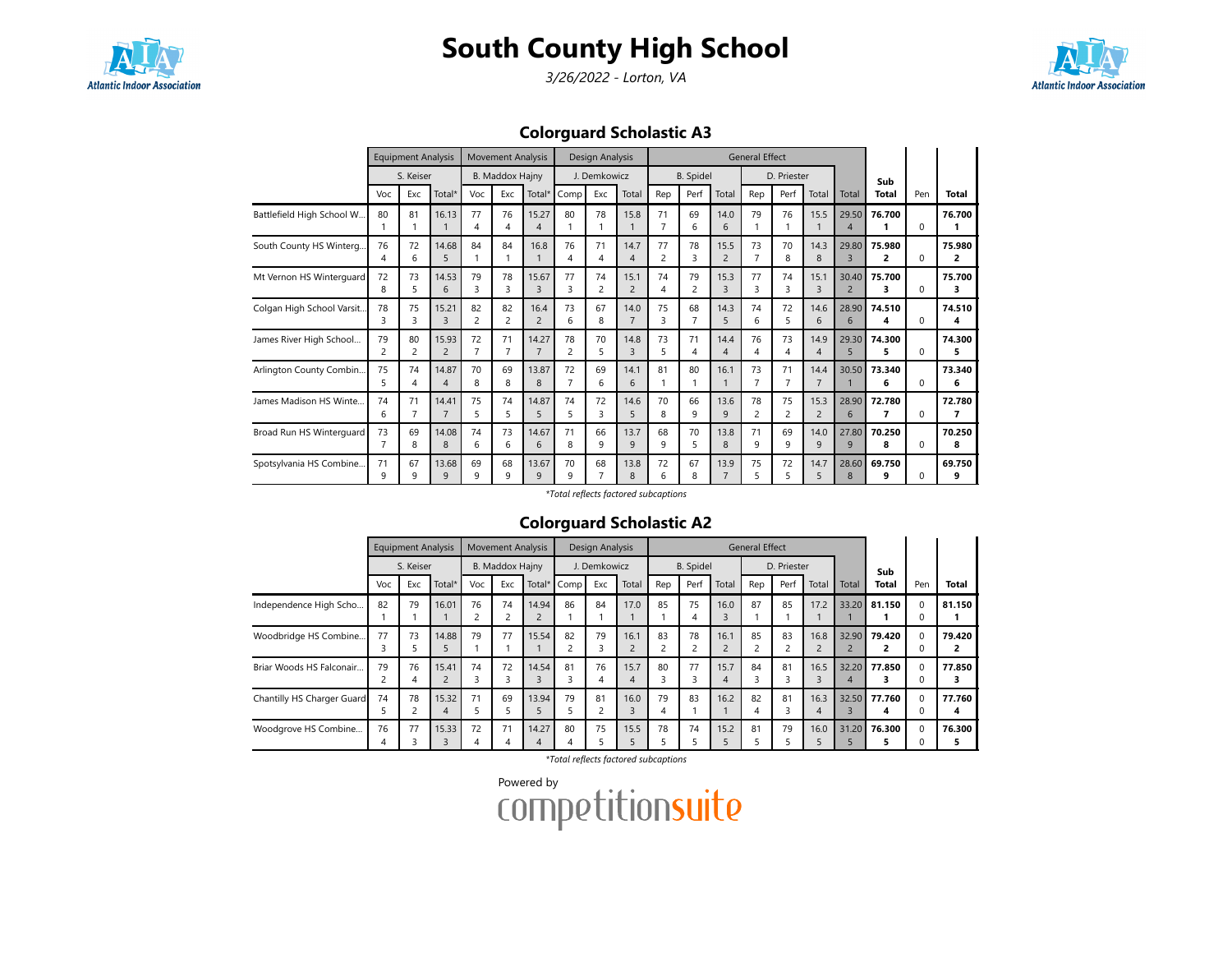

3/26/2022 - Lorton, VA



Colorguard Scholastic A1

|                         |     | <b>Equipment Analysis</b> |           |    | <b>Movement Analysis</b>                     |       |    | Design Analysis |       |     |                  |       | <b>General Effect</b> |             |       |       |              |          |              |
|-------------------------|-----|---------------------------|-----------|----|----------------------------------------------|-------|----|-----------------|-------|-----|------------------|-------|-----------------------|-------------|-------|-------|--------------|----------|--------------|
|                         |     | S. Keiser                 |           |    | B. Maddox Hajny<br>Exc<br>Voc<br>Total* Comp |       |    | J. Demkowicz    |       |     | <b>B.</b> Spidel |       |                       | D. Priester |       |       | Sub          |          |              |
|                         | Voc | Exc                       | Total $*$ |    |                                              |       |    | Exc             | Total | Rep | Perf             | Total | Rep                   | Perf        | Total | Total | <b>Total</b> | Pen      | <b>Total</b> |
| Hickory HS Winterguard  | 84  | 79                        | 16.15     | 82 | 81                                           | 16.27 | 90 | 87              | 17.7  | 91  | 88               | 17.9  | 89                    | 87          | 17.6  |       | 35.50 85.620 | 0        | 85.620       |
| Thomas Jefferson HS Win | 74  | 70                        | 14.28     | 80 | 79                                           | 15.87 | 85 | 84              | 16.9  | 78  | 76               | 15.4  | 79                    | 77          | 15.6  |       | 31.00 78.050 | $\Omega$ | 78.050       |

\*Total reflects factored subcaptions

### Percussion Scholastic Concert A

|                           |      | <b>Music</b> |             |    | Artistry   |        |              |     |        |
|---------------------------|------|--------------|-------------|----|------------|--------|--------------|-----|--------|
|                           |      | M. Garside   |             |    | N. Landini |        | Sub          |     |        |
|                           | Comp | Perf         | Total* Prog |    | Ful        | Total* | <b>Total</b> | Pen | Total  |
| Briar Woods HS Percussion | 80   |              | 39.1        | 75 | 70         | 36.0   | 75.100       |     | 75.100 |
|                           |      |              |             |    |            |        |              |     |        |

\*Total reflects factored subcaptions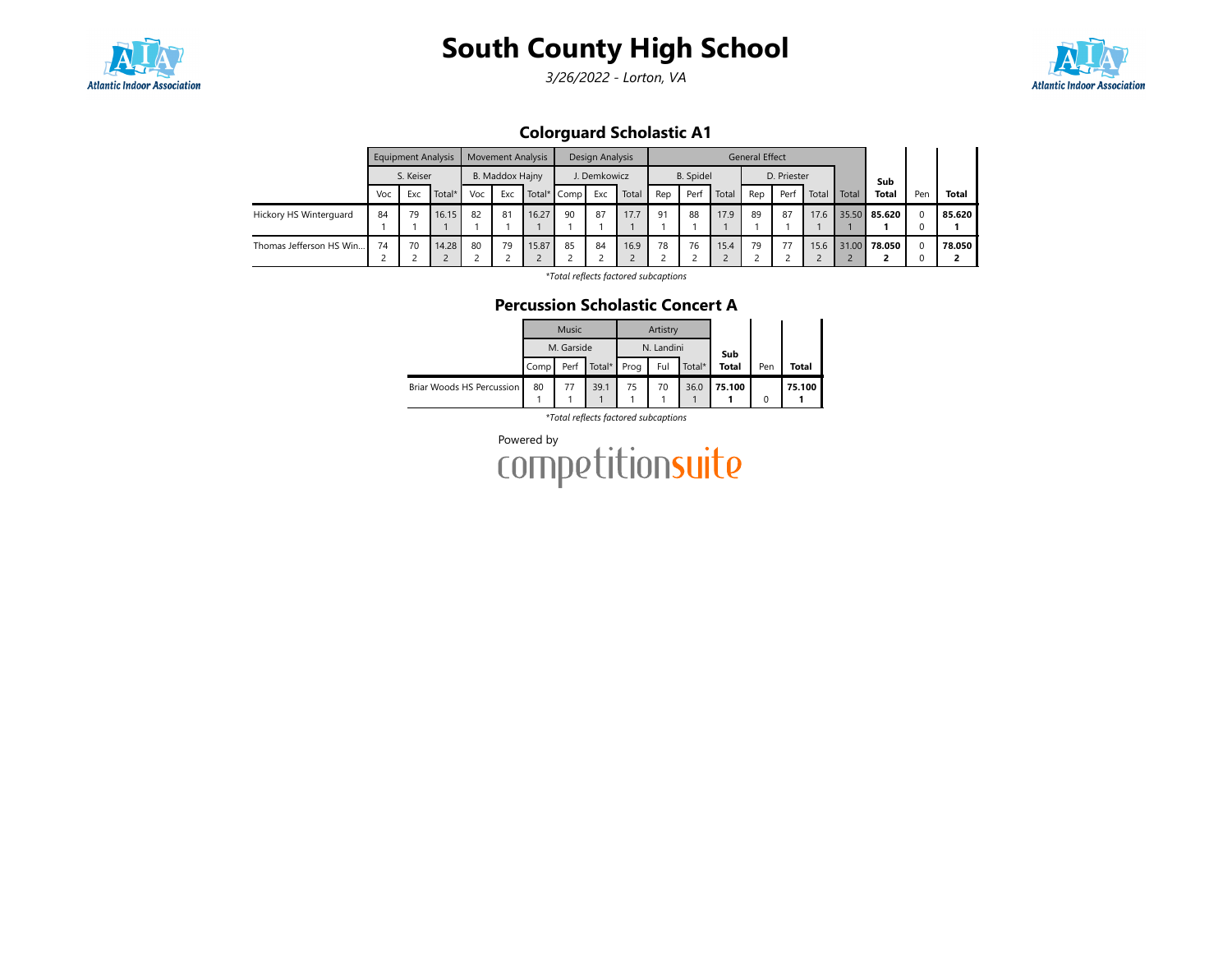

3/26/2022 - Lorton, VA



Percussion Scholastic Regional A

|                           |                      | Music                |                        |                      | Effect - Music       |                         |         | Visual               |                               |                      | Effect - Visual      |                        |              |                |              |
|---------------------------|----------------------|----------------------|------------------------|----------------------|----------------------|-------------------------|---------|----------------------|-------------------------------|----------------------|----------------------|------------------------|--------------|----------------|--------------|
|                           |                      | M. Garside           |                        |                      | N. Landini           |                         |         | M. Aycock            |                               |                      | D. Knowlton          |                        | Sub          |                |              |
|                           | Comp                 | Perf                 | Total*                 | Ovr                  | Mus                  | Total*                  | Comp    | Perf                 | Total                         | Ovr                  | Vis                  | Total                  | <b>Total</b> | Pen            | <b>Total</b> |
| Millbrook HS Percussion ( | 91                   | 89<br>1              | 26.9<br>$\mathbf{1}$   | 82<br>$\overline{2}$ | 79<br>$\overline{2}$ | 24.15<br>$\overline{c}$ | 91      | 90<br>1              | 18.1<br>$\mathbf{1}$          | 89<br>$\overline{c}$ | 83<br>$\overline{c}$ | 17.2<br>$\overline{c}$ | 86.350<br>1  | $\overline{2}$ | 86.350<br>1  |
| Massaponax HS Combine     | 86<br>3              | 87<br>$\overline{c}$ | 26.0<br>$\overline{c}$ | 83<br>1              | 80<br>1              | 24.45<br>1              | 88<br>2 | 88<br>$\overline{c}$ | 17.6<br>$\overline{c}$        | 90<br>1              | 86<br>1              | 17.6<br>1              | 85.650<br>2  | 2              | 85.650<br>2  |
| Patriot High School Percu | 87<br>$\overline{c}$ | 84<br>3              | 25.5<br>3              | 72<br>4              | 65<br>4              | 20.55<br>4              | 77<br>5 | 76<br>5              | 15.3<br>5                     | 85<br>3              | 75<br>4              | 16.0<br>3              | 77.350<br>3  | 0.3<br>1       | 77.050<br>3  |
| John Champe Indoor Dru    | 85<br>4              | 83<br>4              | 25.1<br>$\overline{4}$ | 73<br>3              | 66<br>3              | 20.85<br>3              | 79<br>4 | 78<br>4              | 15.7<br>$\boldsymbol{\Delta}$ | 80<br>4              | 72<br>6              | 15.2<br>$\overline{4}$ | 76.850<br>4  | $\overline{2}$ | 76.850<br>4  |
| Loudoun Valley HS Percus  | 84<br>5              | 81<br>6              | 24.6<br>6              | 71<br>5              | 64<br>5              | 20.25<br>5              | 82<br>3 | 80<br>3              | 16.2<br>3                     | 76<br>6              | 76<br>3              | 15.2<br>$\overline{4}$ | 76.250<br>5  | $\overline{2}$ | 76.250<br>5  |
| Sherando HS Indoor Perc   | 83<br>6              | 82<br>5              | 24.7<br>5              | 64<br>$\overline{7}$ | 62<br>6              | 18.9<br>$\overline{7}$  | 76<br>6 | 75<br>6              | 15.1<br>6                     | 77<br>5              | 74<br>5              | 15.1<br>6              | 73.800<br>6  | $\overline{2}$ | 73.800<br>6  |
| Hayfield Secondary Indoo  | 82<br>7              | 79<br>$\overline{7}$ | 24.0<br>$\overline{7}$ | 68<br>6              | 60<br>$\overline{7}$ | 19.2<br>6               | 75<br>7 | 74<br>7              | 14.9<br>$\overline{7}$        | 68<br>$\overline{7}$ | 66<br>7              | 13.4<br>$\overline{7}$ | 71.500<br>7  | $\overline{2}$ | 71.500<br>7  |
| Prince George High Scho   | 68<br>8              | 65<br>8              | 19.8<br>8              | 63<br>8              | 60<br>$\overline{7}$ | 18.45<br>8              | 73<br>8 | 71<br>8              | 14.4<br>8                     | 64<br>8              | 64<br>8              | 12.8<br>8              | 65.450<br>8  | $\overline{2}$ | 65.450<br>8  |
| Skyline High School Indo  | 65<br>9              | 63<br>9              | 19.1<br>9              | 60<br>9              | 58<br>9              | 17.7<br>9               | 70<br>9 | 69<br>9              | 13.9<br>9                     | 63<br>9              | 61<br>9              | 12.4<br>9              | 63.100<br>9  | $\overline{2}$ | 63.100<br>9  |

#### \*Total reflects factored subcaptions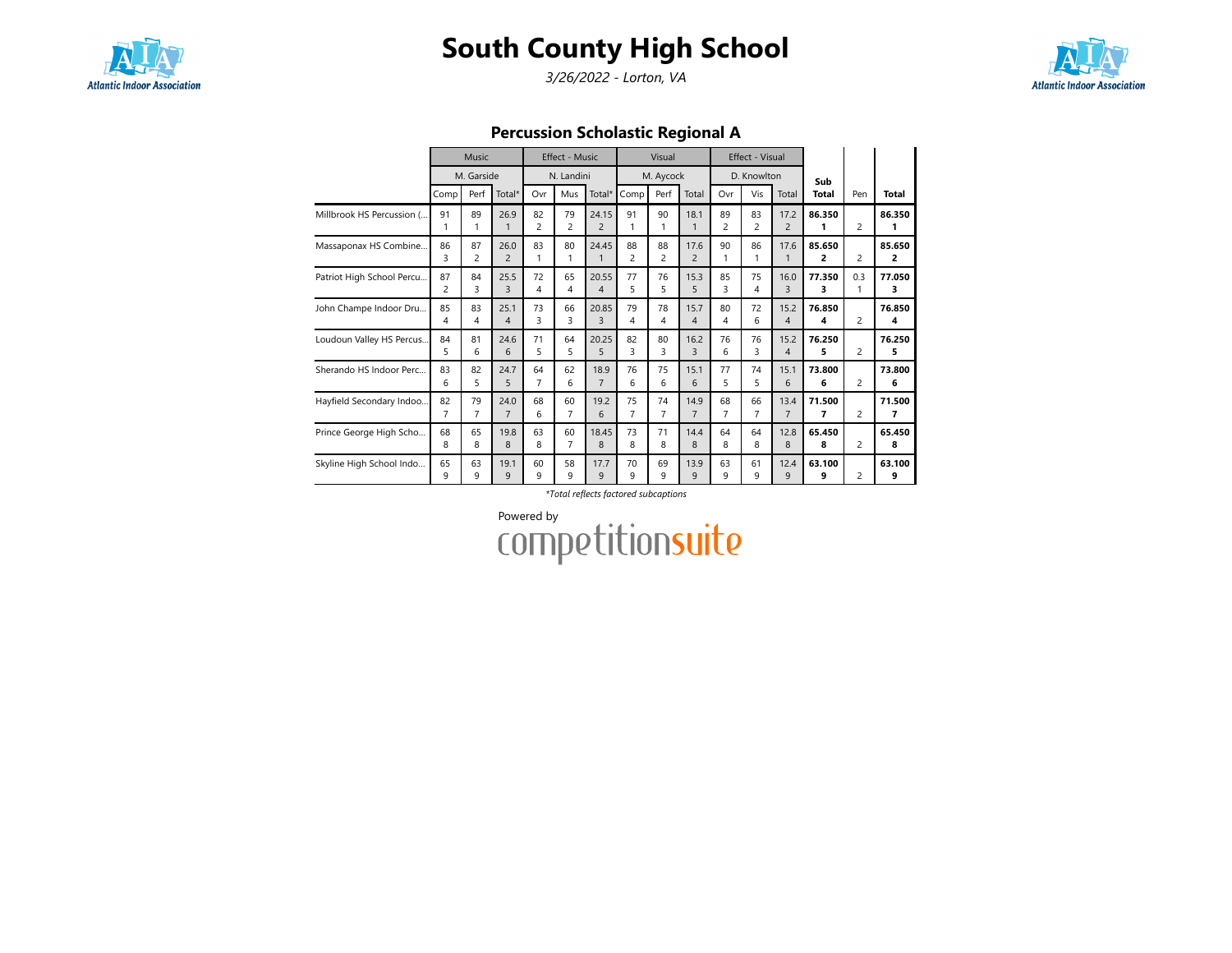

3/26/2022 - Lorton, VA



#### Percussion Scholastic A

|                          |                      | Music                |                        |         | <b>Effect - Music</b> |                         |                      | Visual    |                        |                      | Effect - Visual      |                        |              |           |              |
|--------------------------|----------------------|----------------------|------------------------|---------|-----------------------|-------------------------|----------------------|-----------|------------------------|----------------------|----------------------|------------------------|--------------|-----------|--------------|
|                          |                      | M. Garside           |                        |         | N. Landini            |                         |                      | M. Aycock |                        |                      | D. Knowlton          |                        | Sub          |           |              |
|                          | Comp                 | Perf                 | Total*                 | Ovr     | Mus                   | Total*                  | Comp                 | Perf      | Total                  | Ovr                  | Vis                  | Total                  | <b>Total</b> | Pen       | <b>Total</b> |
| Woodbridge HS Combine    | 91<br>$\overline{c}$ | 90<br>$\overline{c}$ | 27.1<br>$\overline{c}$ | 90<br>1 | 90<br>$\overline{c}$  | 27.0<br>$\overline{2}$  | 92<br>1              | 93<br>1   | 18.5<br>1              | 77<br>6              | 82<br>3              | 15.9<br>3              | 88.500<br>1  | 5         | 88.500<br>1  |
| Ocean Lakes HS Indoor P  | 88<br>3              | 86<br>3              | 26.0<br>3              | 90<br>1 | 91<br>1               | 27.15<br>$\mathbf{1}$   | 90<br>$\overline{c}$ | 89<br>3   | 17.9<br>$\overline{c}$ | 86<br>1              | 85<br>$\overline{c}$ | 17.1<br>$\overline{c}$ | 88.150<br>2  | 5         | 88.150<br>2  |
| Orange County HS Indoo   | 92<br>1              | 91<br>1              | 27.4<br>$\mathbf{1}$   | 87<br>3 | 82<br>4               | 25.35<br>3              | 84<br>5              | 84<br>5   | 16.8<br>5              | 85<br>$\overline{c}$ | 88<br>1              | 17.3<br>1              | 86.850<br>3  | 5         | 86.850<br>3  |
| Hickory High School Perc | 84<br>5              | 81<br>5              | 24.6<br>5              | 85<br>4 | 83<br>3               | 25.2<br>4               | 86<br>4              | 87<br>4   | 17.3<br>4              | 82<br>3              | 73<br>6              | 15.5<br>5              | 82.600<br>4  | 0.1<br>4  | 82.500<br>4  |
| South Lakes HS Indoor Dr | 86<br>4              | 82<br>4              | 25.0<br>$\overline{4}$ | 78<br>6 | 72<br>8               | 22.5<br>8               | 88<br>3              | 90<br>2   | 17.8<br>3              | 80<br>4              | 76<br>4              | 15.6<br>4              | 80.900<br>5  | 2.1<br>2  | 78.800<br>5  |
| Broad Run HS Combined    | 83<br>6              | 81<br>5              | 24.5<br>6              | 78<br>6 | 80<br>6               | 23.7<br>6               | 74<br>9              | 73<br>9   | 14.7<br>9              | 76<br>$\overline{7}$ | 71<br>$\overline{7}$ | 14.7<br>$\overline{7}$ | 77.600<br>6  | 0.4<br>3  | 77.200<br>6  |
| Woodgrove HS Percussion  | 74<br>8              | 72<br>8              | 21.8<br>8              | 75<br>8 | 76<br>7               | 22.65<br>$\overline{7}$ | 79<br>$\overline{7}$ | 80<br>7   | 15.9<br>$\overline{7}$ | 78<br>5              | 74<br>5              | 15.2<br>6              | 75.550<br>8  | 5         | 75.550<br>7  |
| Westfield HS Percussion  | 76<br>$\overline{7}$ | 74<br>7              | 22.4<br>$\overline{7}$ | 79<br>5 | 81<br>5               | 24.0<br>5               | 76<br>8              | 75<br>8   | 15.1<br>8              | 73<br>8              | 70<br>8              | 14.3<br>8              | 75.800<br>7  | 2.45<br>1 | 73.350<br>8  |
| Albemarle County Combi   | 69<br>q              | 67<br>٩              | 20.3<br>9              | 60<br>q | 59<br>9               | 17.85<br>9              | 82<br>6              | 82<br>ĥ   | 16.4<br>6              | 66<br>q              | 63<br>9              | 12.9<br>9              | 67.450<br>9  | 5         | 67.450<br>9  |

\*Total reflects factored subcaptions

### Percussion Scholastic Open

|                          |                           | <b>Music</b> |      |     | Effect - Music |      |             | Visual    |       |     | Effect - Visual |       |              |     |        |
|--------------------------|---------------------------|--------------|------|-----|----------------|------|-------------|-----------|-------|-----|-----------------|-------|--------------|-----|--------|
|                          |                           | M. Garside   |      |     | N. Landini     |      |             | M. Aycock |       |     | D. Knowlton     |       | Sub          |     |        |
|                          | Total $*$<br>Perf<br>Comp |              |      | Ovr | Mus            |      | Total* Comp | Perf      | Total | Ovr | Vis             | Total | <b>Total</b> | Pen | Total  |
| Thomas Jefferson HS Perc | 92                        | 89           | 27.0 | 84  | 86             | 25.5 | 82          | 82        | 16.4  | 85  | 89              | 17.4  | 86.300       | 0.3 | 86.000 |
| Chantilly HS Percussion  | 88<br>90<br>26.6<br>っ     |              |      | 76  | 76             | 22.8 | 79          | 80        | 15.9  | 86  | 81              | 16.7  | 82.000       |     | 82.000 |

\*Total reflects factored subcaptions